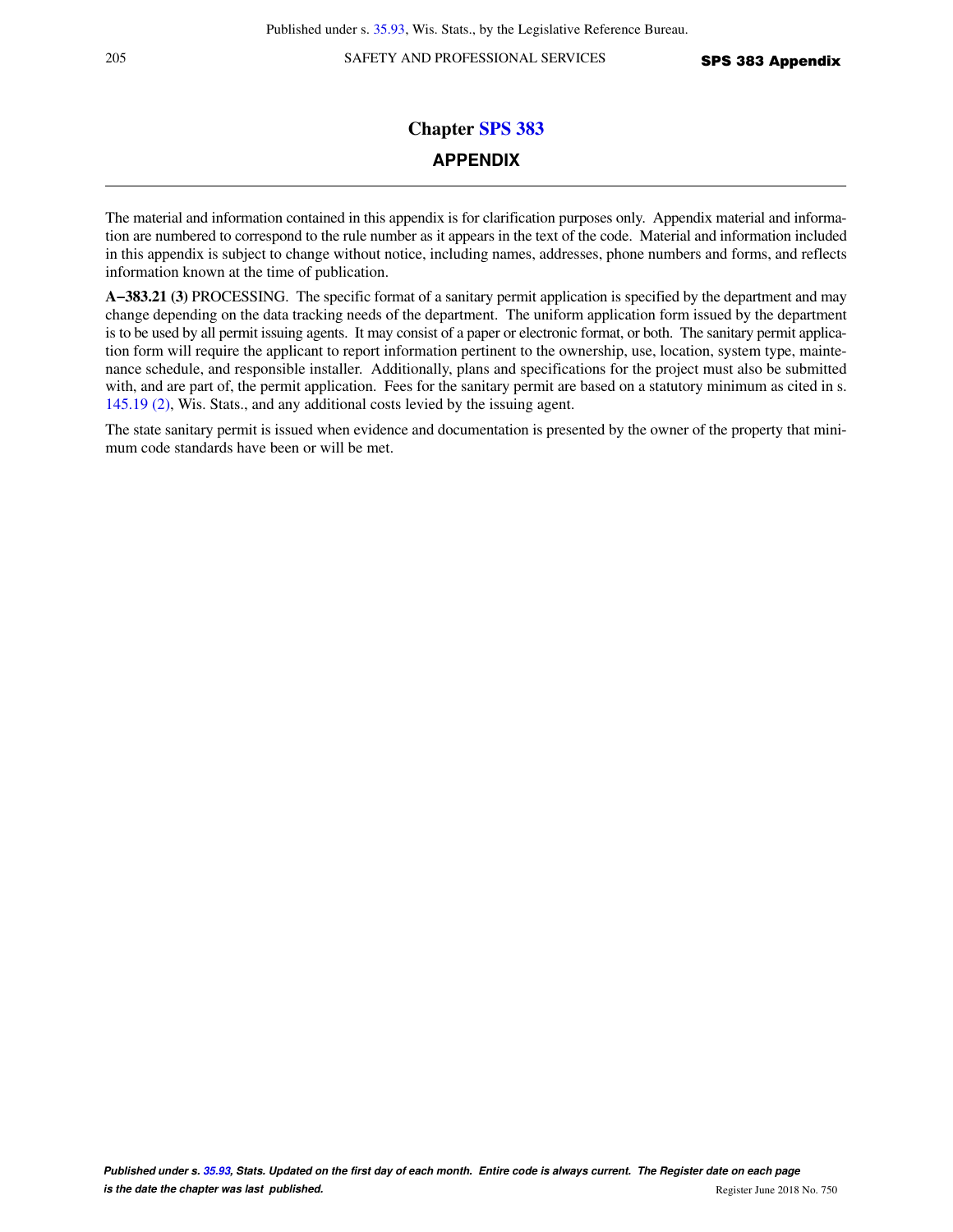SPS 383 Appendix WISCONSIN ADMINISTRATIVE CODE 206

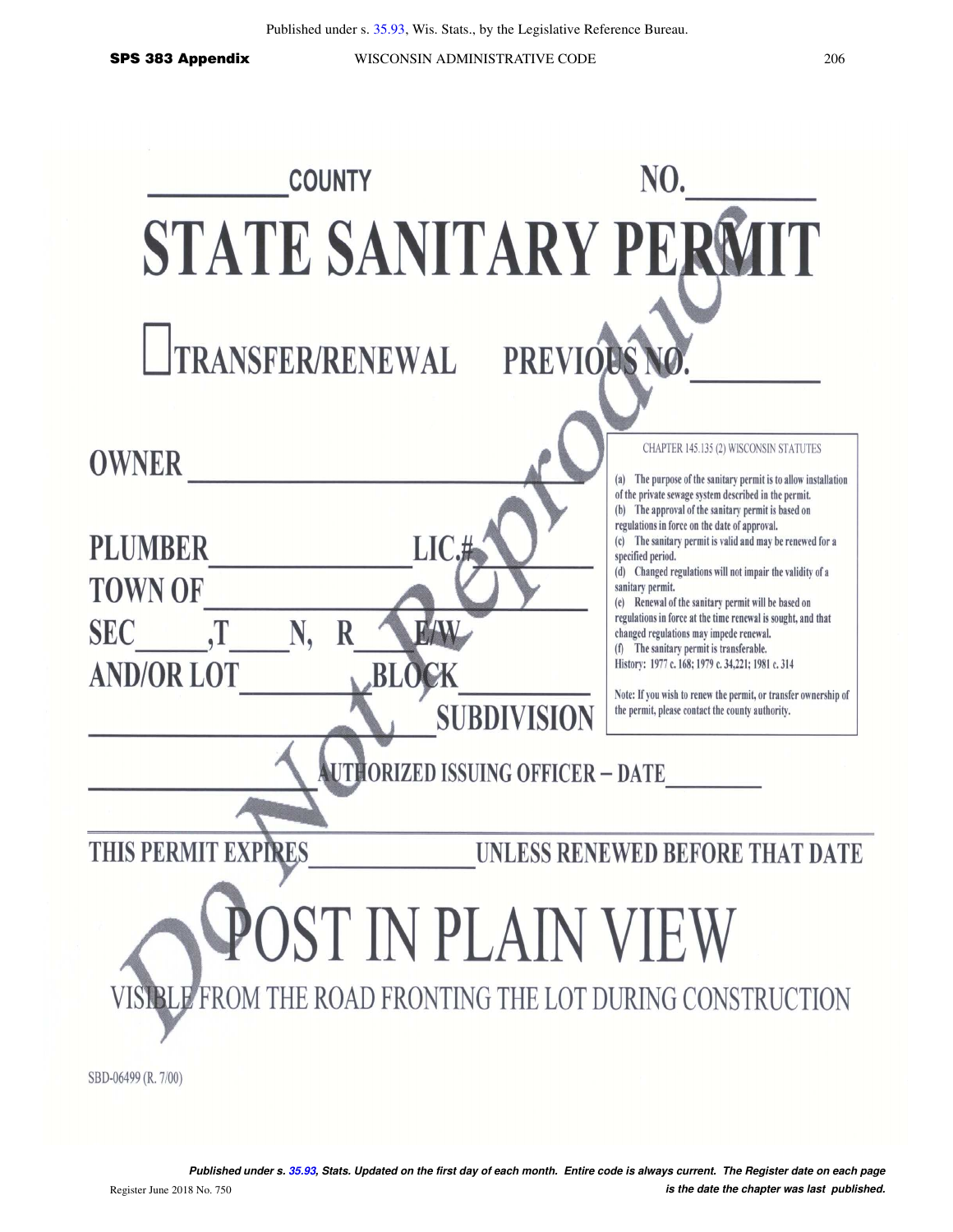Chapter [145](https://docs-preview.legis.wisconsin.gov/document/statutes/ch.%20145) Wisconsin Statutes provides some direction as to the issuance of sanitary permits as follows:

145.135 Sanitary permits.

(1) Validity. In this section, "sanitary permit" means a permit issued by the department or any governmental unit responsible for the regulation of private sewage systems for the installation of a private sewage system. No person may install a private sewage system unless the owner of the property on which the private sewage system is to be installed holds a valid sanitary permit. A sanitary permit is valid for 2 years from the date of issue and renewable for similar periods thereafter. A governmental unit responsible for the regulation of private sewage systems may not charge more than one fee for a sanitary permit or the renewal of a sanitary permit in any 12−month period. A sanitary permit shall remain valid to the end of the established period, notwithstanding any change in the state plumbing code or in any private sewage system ordinance during that period. A sanitary permit may be transferred from the holder to a subsequent owner of the land, except that the subsequent owner must obtain a new copy of the sanitary permit from the issuing agent. The results of any percolation test or other test relating to the disposal of liquid domestic wastes into the soil shall be retained by the governmental unit responsible for the regulation of private sewage systems where the property is located. The governmental unit responsible for the regulation of private sewage systems shall make the test results available to an applicant for a sanitary permit and shall accept the test results as the basis for a sanitary permit application unless the soil at the test site is altered to the extent that a new soil test is necessary.

(2) Notice. A sanitary permit shall include a notice displayed conspicuously and separately on the permit form, to inform the permit holder that:

(a) The purpose of the sanitary permit is to allow installation of the private sewage system described in the permit.

- (b) The approval of the sanitary permit is based on regulations in force on the date of approval.
- (c) The sanitary permit is valid and may be renewed for a specified period.
- (d) Changed regulations will not impair the validity of a sanitary permit.

(e) Renewal of the sanitary permit will be based on regulations in force at the time renewal is sought, and that changed regulations may impede renewal.

(f) The sanitary permit is transferable.

145.19 Sanitary permit.

(1) Requirement; information; forms. No septic tank may be purchased and no private sewage system may be installed unless the owner of the property on which the private sewage system is to be installed holds a valid sanitary permit from the governmental unit responsible for the regulation of private sewage systems in which the property is located. The department shall prescribe the information to be included in the sanitary permit and furnish sanitary permit forms to the governmental unit. The applicant shall submit the completed sanitary permit to the governmental unit. The governmental unit shall approve or disapprove the sanitary permit according to the rules promulgated by the department under this chapter. No person may sell at retail, as defined under s.  $100.201$  (1) (d), a septic tank for installation in this state unless the purchaser holds a valid sanitary permit issued under this section.

(2) Fee. No fee for a sanitary permit may be less than \$61, or the amount determined under department rule. The governing body for the governmental unit responsible for the regulation of private sewage systems may establish a fee for a sanitary permit which is more than \$61, or the amount determined under department rule.

(3) Copy of permit forwarded to the department. The governmental unit responsible for the regulation of private sewage systems shall forward a copy of each valid sanitary permit and \$20, or the amount determined under department rule, of the fee to the department within 90 days after the permit is issued.

(4) Use of fee. The portion of this fee retained by the governmental unit responsible for the regulation of private sewage systems shall be used for the administration of private sewage system programs.

(5) Fee adjustment. The department, by rule promulgated under ch. [227,](https://docs-preview.legis.wisconsin.gov/document/statutes/ch.%20227) may adjust the minimum permit fee under sub. (2) and the fee portion forwarded under sub. (3).

(6) Groundwater fee. In addition to the fee under sub. (2), the governmental unit responsible for the regulation of private sewage systems shall collect a groundwater fee of \$25 for each sanitary permit. The governmental unit shall forward this fee to the department together with the copy of the sanitary permit and the fee under sub. (3). The moneys collected under this subsection shall be credited to the environmental fund for environmental management.

**A−383.22 (3)** PLAN REVIEW PROCESS. All proposed POWTS installations require plan review prior to sanitary permit issuance. Projects subject to department review include all projects under Table 383.22−1, and many of the projects under Table 383.22–2. Designated agents may review projects included in Table 383.22−2.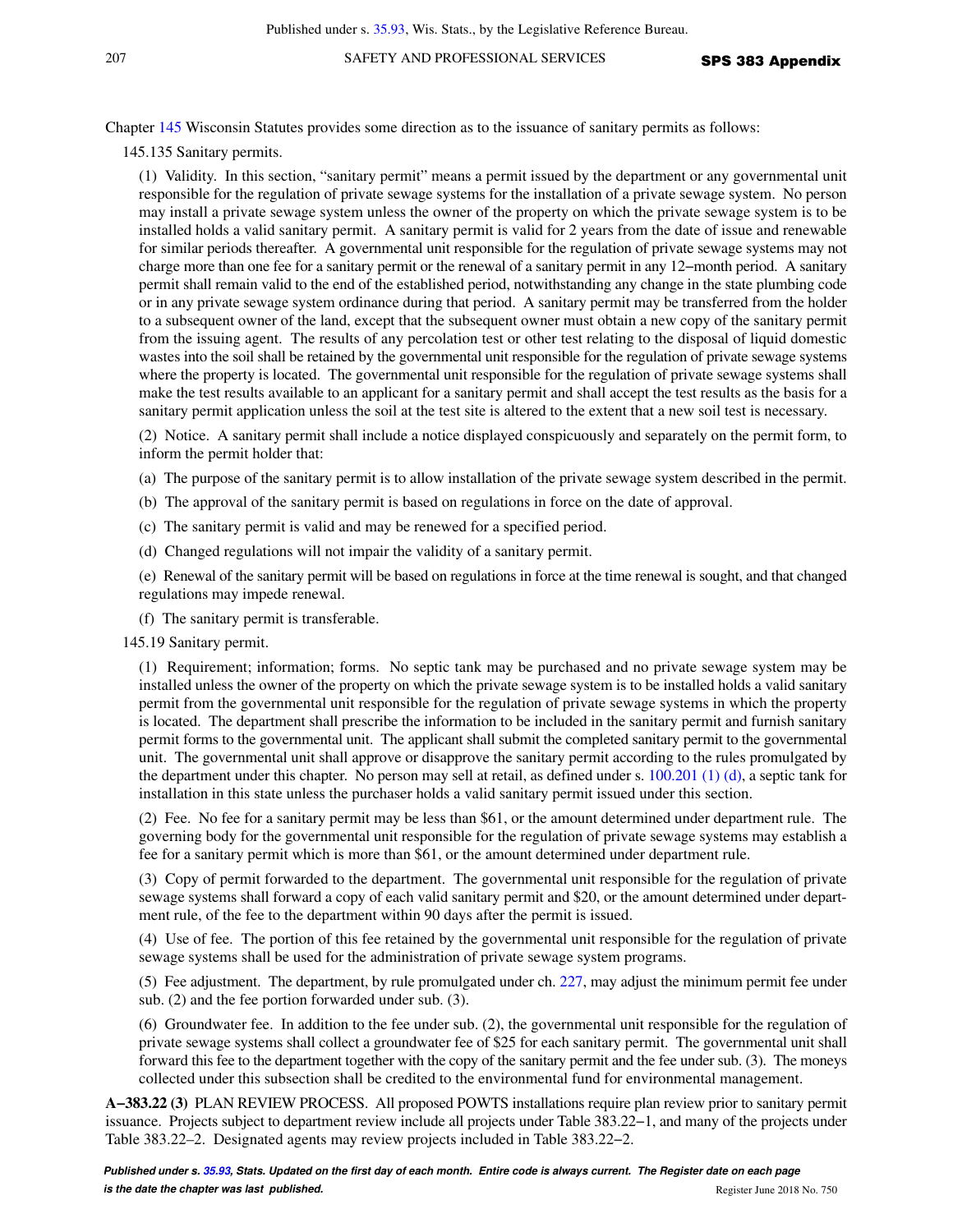**A−383.25 (2)** ISSUANCE OF BUILDING PERMITS. A building permit is defined in s. [SPS 381.01 \(43\),](https://docs-preview.legis.wisconsin.gov/document/administrativecode/SPS%20381.01(43)) Wis. Adm. Code, as any written permission from a municipality that allows construction to commence on a structure. In effect, this means that land use and zoning permits, as well as other similar permits that constitute permission to construct are considered building permits.

Prior to building permit issuance, the issuing agent has a statutory responsibility, under s. [145.195](https://docs-preview.legis.wisconsin.gov/document/statutes/145.195), Wis. Stats., to consider whether or not the proposed structure requires connection to a private onsite wastewater treatment system (POWTS), or if the construction will interfere with the operation of an existing POWTS.

Section [145.195,](https://docs-preview.legis.wisconsin.gov/document/statutes/145.195) Stats. Building on unsewered property. (1) No county, city, town or village may issue a building permit for construction of any structure requiring connection to a private domestic sewage treatment and disposal system unless a system satisfying all applicable regulations already exists to serve the proposed structure or all permits necessary to install such a system have been obtained.

(2) Before issuing a building permit for construction on any structure on property not served by a municipal sewage treatment plant, the county, city, town or village shall determine that the proposed construction does not interfere with a functioning private domestic sewage treatment and disposal system. The county, city, town or village may require building permit applicants to submit a detailed plan of the owner's existing private domestic sewage treatment and disposal system.

**A−383.25 (2) (f)** Setbacks. Horizontal setbacks from encumbrance for new POWTS installations are in conformance with Table 383.43−1 or the rules in effect at the time the system was installed, which ever is less. For setback distances associated with previous administrative codes refer to the previous code issue or the following table.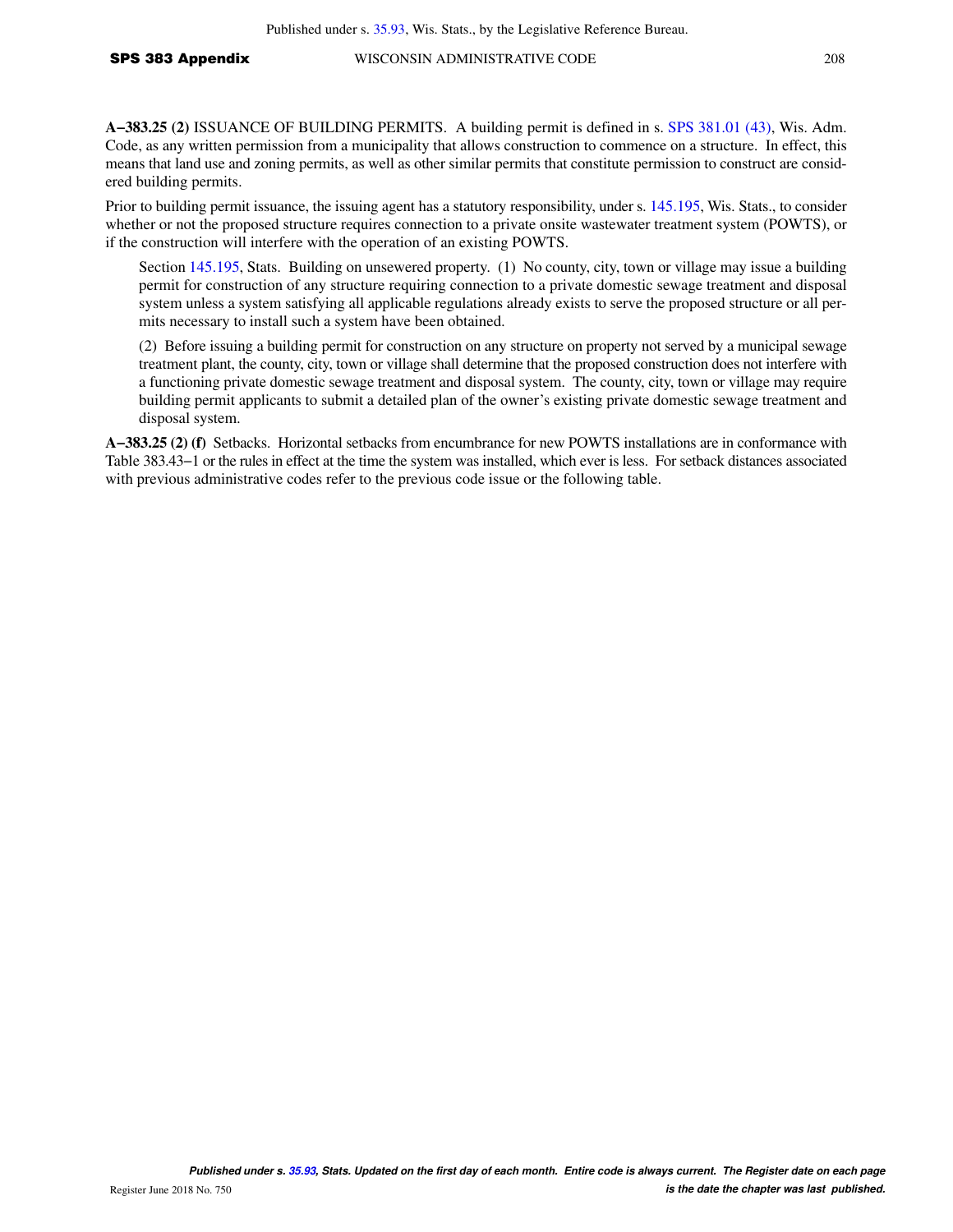# 209 SAFETY AND PROFESSIONAL SERVICES SPS 383 Appendix

| 10/01/08                 | Code Comparison - POWTS Code Setback Encumbrances (ft) |                  |                              |                              |                 |                         |                |                  |                             |                   |                              |                   |                 |                 |                |                  |                     |
|--------------------------|--------------------------------------------------------|------------------|------------------------------|------------------------------|-----------------|-------------------------|----------------|------------------|-----------------------------|-------------------|------------------------------|-------------------|-----------------|-----------------|----------------|------------------|---------------------|
|                          | <b>Vertical Separation</b>                             |                  |                              | <b>Horizontal Separation</b> |                 |                         |                |                  |                             |                   | <b>Horizontal Separation</b> |                   |                 |                 |                |                  |                     |
|                          | SAS                                                    |                  | Soil Absorption System (SAS) |                              |                 |                         |                |                  | Treatment Tank <sup>a</sup> |                   |                              |                   |                 |                 |                |                  |                     |
| <b>Effective</b>         | Ground-                                                | Bedrock          | Well                         | Lake <sup>b</sup>            | Cistern         | <b>Building</b>         | Lot Line       | Swimming         | Water                       | Public            | Well                         | Lake <sup>c</sup> | Cistern         | <b>Building</b> | Lot Line       | Swimming         | Water               |
| Date                     | water                                                  |                  |                              |                              |                 |                         |                | Pool             | Service                     | W Main            |                              |                   |                 |                 |                | Pool             | Service             |
| 2/1/04                   | 2/3/5                                                  | 2/3/5            | 50                           | 50 <sup>m</sup>              |                 | $10\,$                  | 5              | 15               | $10$                        | $25$ <sup>n</sup> | 25                           | 10 <sup>m</sup>   |                 | 5               | $\sqrt{2}$     | 0                | 10                  |
| 7/1/00                   | 2/3/5/10                                               | 2/3/5/10         | 50                           | 50 <sup>m</sup>              |                 | 10                      | 5              | 15               | 10                          | $25$ <sup>n</sup> | $\overline{25}$              | 10 <sup>m</sup>   |                 | 5               | $\overline{2}$ | 0                | 10                  |
| 3/1/97                   | 3/6                                                    | 3/6              | 50                           | 50                           | 25              | 25/15/10 <sup>h</sup>   | 5              | 15               | 10                          | $\overline{25}$   | $\overline{25}$              | 25                | $10\,$          | 5               | $\sqrt{2}$     | 5                | 10                  |
| 3/1/94                   | 3/6                                                    | 3/6              | 50                           | $\overline{50}$              | 25              | 25/15/10 <sup>h</sup>   | $\overline{5}$ | $\overline{15}$  | 10                          | $\overline{25}$   | $\overline{25}$              | $\overline{25}$   | $\overline{10}$ | $\overline{5}$  | $\overline{2}$ | $\overline{5}$   | 10                  |
| 3/1/92                   | 3/6 <sup>k</sup>                                       | 3/6 <sup>k</sup> | 50                           | 50                           | 25              | 25/15/10 <sup>h</sup>   | $\overline{5}$ | 15               | 10                          | 25                | 25                           | $\overline{25}$   | 10              | 5               | $\overline{2}$ | 5                | 10                  |
| 7/1/91                   | 3/6                                                    | 3/6              | 50                           | 50                           | 25              | 25/15/10 <sup>h</sup>   | 5              | $\overline{15}$  | 10                          | 25                | $\overline{25}$              | $\overline{25}$   | 10              | 5               | $\sqrt{2}$     | 5                | 10                  |
| 10/1/85                  | 3                                                      | 3                | 50                           | 50                           | 25              | $25/15/10$ <sup>n</sup> | 5              | 15               | 10                          | 25                | $\overline{25}$              | 25                | 10              | 5               | $\sqrt{2}$     | 15               | 10                  |
| 7/1/83                   | $\overline{3}$                                         | $\overline{3}$   | 50                           | 50                           | 25              | 25/15/10 <sup>h</sup>   | 5              | 15               | 10                          | 25                | $\overline{25}$              | $\overline{25}$   | $\overline{10}$ | 5               | $\overline{2}$ | 15               | 10                  |
| 1/1/81                   | 3                                                      | 3                | 50                           | 50                           | 25              | 25/15/10 <sup>h</sup>   | 5              | 15               | 10                          | 25                | 25                           | 25                | 10              | 5               | $\sqrt{2}$     | 15               | 10                  |
| 6/21/80                  | 3                                                      | 3                | 50                           | $\overline{50}$              | 25              | $25/15/10$ <sup>h</sup> | 5              | 15               | 10                          | 25                | 25                           | 25                | 10              | 5               | $\overline{2}$ | 15               | 10                  |
| 2/1/79                   | $\sqrt{3}$                                             | 3                | 50                           | 50                           | 25              | 25/10                   | 5              | 25/15            | 10                          | 25                | 25                           | 25                | 10              | 5               | $\sqrt{2}$     | 25               | 10                  |
| 8/1/77                   | 3 <sup>d</sup>                                         | 3 <sup>d</sup>   | 50                           | 50                           | 25              | 25/10                   | 5              | 25/15            | 10                          | $\overline{25}$   | 25                           | 25                | 10              | 5               | $\sqrt{2}$     | 25               | $\gamma$            |
| 8/1/76                   | $3^{\sigma}$                                           | 3 <sup>d</sup>   | 50                           | 50                           | 25              | 25/10                   | 5              | 25/15            | 10                          | $\overline{25}$   | 25                           | 25                | 10              | 5               | $\sqrt{2}$     | 25               | $\hat{\mathcal{C}}$ |
| 12/1/72                  | 3                                                      | 3                | 50                           | 50                           | 25              | 25                      | 5              | 50               | 25                          |                   | $\overline{25}$              | $\overline{25}$   | $\overline{10}$ | 5               | $\overline{2}$ | $\overline{25}$  | $\gamma$            |
| 11/1/71                  | $\overline{3}$                                         | $\overline{3}$   | 50                           | $\overline{50}$              | $\overline{25}$ | $\overline{25}$         | $\overline{5}$ | 50               | $\overline{25}$             |                   | $\overline{25}$              | $\overline{25}$   | 10              | 5               | $\overline{2}$ | $\overline{25}$  | $\gamma$            |
| 12/1/69                  | $\mathfrak z$                                          | 3                | 50                           | 50                           | 25              | $\overline{25}$         | 5              | 50               | 25                          |                   | 25                           | 25                | 10              | 5               | $\overline{2}$ | 25               | $\gamma$            |
| 3/1/63                   |                                                        | $0^e$            | 50                           | $\overline{25}$              | $\overline{25}$ | $25^9$                  | $\overline{5}$ |                  |                             |                   | 25                           |                   | 10              |                 | $\sqrt{2}$     |                  |                     |
| 5/1/62                   |                                                        | $0^e$            | 50                           | 25                           | 25              | $25^9$                  | 5              |                  |                             |                   | 25                           |                   | $10\,$          |                 | $\sqrt{2}$     |                  |                     |
| 3/1/57                   |                                                        | $0^{\rm e}$      | 50                           | 25                           | 25              | $25^9$                  | 5              |                  |                             |                   | 25                           |                   | 10              |                 | $\sqrt{2}$     |                  |                     |
| 9/1/54                   |                                                        | $0^e$            | $\overline{50}$              | $\overline{25}$              | $\overline{50}$ | 50 <sup>9</sup>         | $\overline{5}$ |                  |                             |                   | $\overline{25}$              |                   | $\overline{10}$ |                 | $\overline{2}$ |                  |                     |
| 1948                     |                                                        |                  | 50                           | 25                           | 50              | 50 <sup>9</sup>         |                |                  |                             |                   | 25                           |                   | 10              |                 | $\overline{2}$ |                  |                     |
| 1941                     |                                                        |                  | 150                          |                              | 50              | 50 <sup>9</sup>         |                |                  |                             |                   | 25                           |                   | 10              |                 | $\overline{2}$ |                  |                     |
| 1937                     |                                                        |                  | 150                          |                              | 50              | 50 <sup>9</sup>         |                |                  |                             |                   | $\overline{25}$              |                   | $\overline{10}$ |                 | $\sqrt{2}$     |                  |                     |
| 1932                     |                                                        |                  | 150                          |                              | 50              | 50 <sup>9</sup>         |                |                  |                             |                   | 25                           |                   | 10              |                 | $\sqrt{2}$     |                  |                     |
| 1925                     |                                                        |                  | 150                          |                              | 50              | 50 <sup>9</sup>         |                |                  |                             |                   | $\overline{25}$              |                   | 10              |                 | $\overline{2}$ |                  |                     |
| 1917                     |                                                        |                  | 150                          |                              | 50              | 50 <sup>9</sup>         |                |                  |                             |                   | $\overline{25}$              |                   | $\overline{10}$ |                 | $\overline{2}$ |                  |                     |
| 1916                     |                                                        |                  | 150                          |                              | 50              | 50 <sup>9</sup>         |                |                  |                             |                   | $\overline{25}$              |                   | 10              |                 | $\overline{2}$ |                  |                     |
| 1914                     |                                                        |                  | 150                          |                              | 50              | 50 <sup>9</sup>         |                |                  |                             |                   | $\overline{25}$              |                   | 10              | 10              | $\overline{2}$ |                  |                     |
| <b>Effective</b><br>Date | Ground-<br>water                                       | <b>Bedrock</b>   | Well                         | Lake <sup>b</sup>            | Cistern         | <b>Building</b>         | Lot Line       | Swimming<br>Pool | Water<br>Service            | Public<br>W Main  | Well                         | Lake <sup>c</sup> | Cistern         | <b>Building</b> | Lot Line       | Swimming<br>Pool | Water<br>Service    |

Footnotes: a. Includes water−tight cesspools, sewage tanks, septic tanks, dosing chambers.

b. Lake category includes lakes, streams or other watercourses.

c. Lake category includes lakes, streams, rivers, ponds, flowages and reservoirs.

d. The code required 5 feet of soil over GW or BR. It is assumed that a 3 foot separation was maintained.

- e. Seepage pits shall not extend into creviced rock formations.
- f. May be reduced to 50 feet if well is drilled and cased to 100 ft.
- g. Means a dwelling.
- h. Refers to habitable or occupied bldg with below grade foundation/habitable bldg on slab/uninhabited bldg on slab.

I. Refers to habitable buildings/uninhabited buildings.

j. Refers to below ground/above ground swimming pools.

k. Refers to normal soil/very coarse textured soil.

l. Distance listed is an example typical for residential application. Code references NR 811 and NR 812.

m. Code references Ordinary High Water Mark (OHWM) of navigable waters

n. Distance listed is an example of a typical setback. Code references NR 811.

**Published under s. [35.93,](https://docs-preview.legis.wisconsin.gov/document/statutes/35.93) Stats. Updated on the first day of each month. Entire code is always current. The Register date on each page is the date the chapter was last published. is the date the chapter was last published.** Register June 2018 No. 750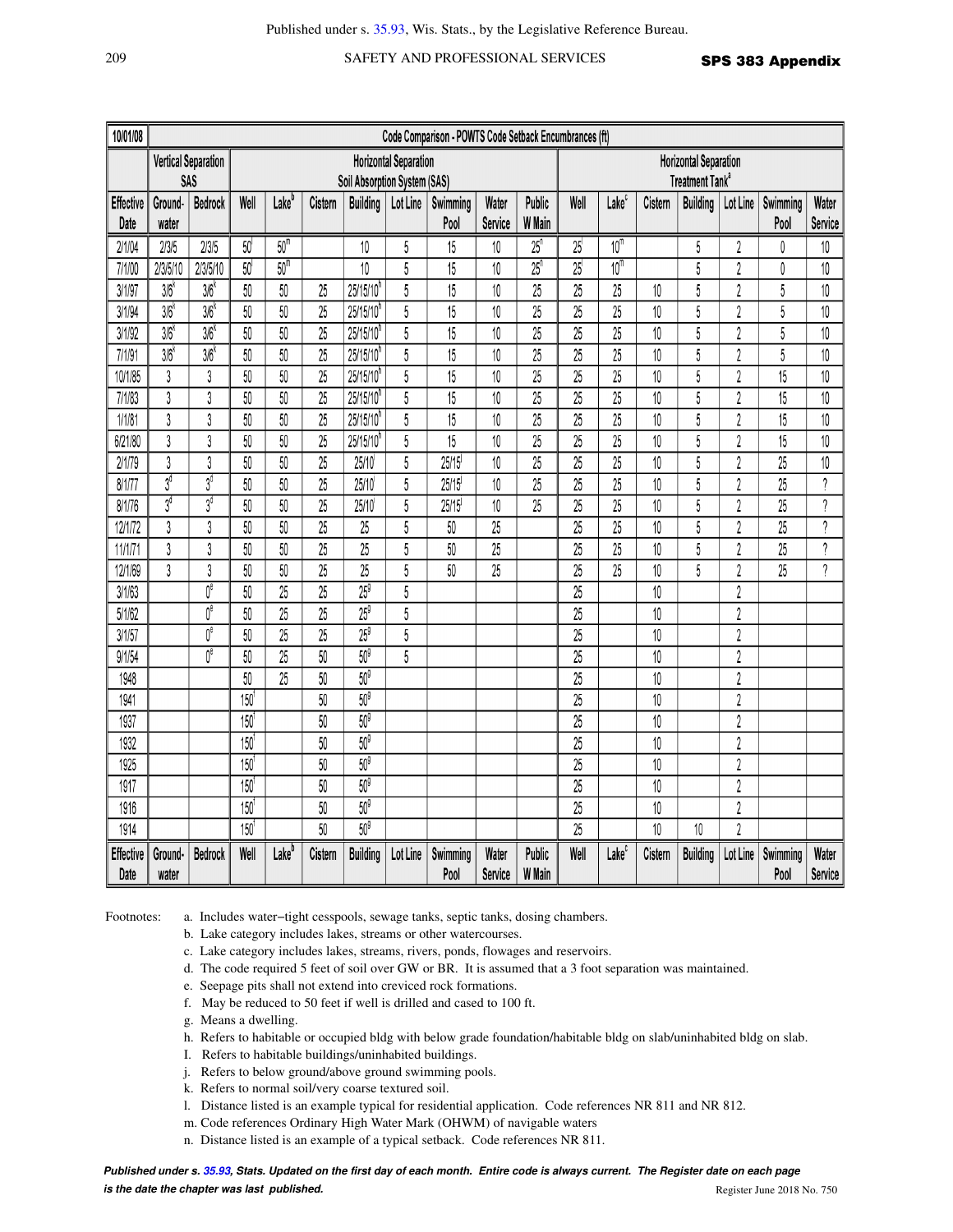**A−383.43 (6)** COMMERCIAL FACILITIES. Table A−383.43−1 may be used to estimate wastewater flows from a commercial building.

| <b>Public Facility Wastewater Flows</b>                                                               |                                                            |                                           |  |  |  |
|-------------------------------------------------------------------------------------------------------|------------------------------------------------------------|-------------------------------------------|--|--|--|
| <b>Source</b>                                                                                         | Unit                                                       | <b>Estimated Wastewater</b><br>Flow (gpd) |  |  |  |
| Apartment or condominium                                                                              | Bedroom                                                    | 100                                       |  |  |  |
| Assembly hall (no kitchen)                                                                            | Person (10 sq. ft./person)                                 | 1.3                                       |  |  |  |
| Bar or cocktail lounge (no meals served) a                                                            | Patron (10 sq. ft./patron)                                 | $\overline{4}$                            |  |  |  |
| Bar or cocktail lounge $a(w/meals - all paper ser-$                                                   | Patron (10 sq. ft./patron)                                 | $\overline{8}$                            |  |  |  |
| vice)                                                                                                 |                                                            |                                           |  |  |  |
| <b>Beauty</b> salon                                                                                   | Station                                                    | 90                                        |  |  |  |
| <b>Bowling alley</b>                                                                                  | <b>Bowling</b> lane                                        | 80                                        |  |  |  |
| Bowling alley <sup>a</sup> (with bar)                                                                 | <b>Bowling lane</b>                                        | 150                                       |  |  |  |
| Camp, day and night                                                                                   | Person                                                     | 25                                        |  |  |  |
| Camp, day use only (no meals served)                                                                  | Person                                                     | 10                                        |  |  |  |
| Campground or camping resort                                                                          | Space, with sewer<br>connection and/or service<br>building | 30                                        |  |  |  |
| Campground sanitary dump station <sup>a</sup>                                                         | Camping unit or RV<br>served                               | $\overline{25}$                           |  |  |  |
| Catch basin                                                                                           | <b>Basin</b>                                               | 65                                        |  |  |  |
| Church (no kitchen)                                                                                   | Person                                                     | $\overline{2}$                            |  |  |  |
| Church $b$ (with kitchen)                                                                             | Person                                                     | 5                                         |  |  |  |
| Dance hall                                                                                            | Person (10 sq. ft./person)                                 | $\overline{c}$                            |  |  |  |
| Day care facility (no meals prepared)                                                                 | Child                                                      | 12                                        |  |  |  |
| Day care facility $\frac{b}{c}$ (with meal preparation)                                               | Child                                                      | 16                                        |  |  |  |
| Dining hall <sup>a</sup> (kitchen waste only without dish-<br>washer and/or food waste grinder)       | Meal served                                                | $\overline{2}$                            |  |  |  |
| Dining hall <sup>a</sup> (toilet and kitchen waste without dish-<br>washer and/or food waste grinder) | Meal served                                                | 5                                         |  |  |  |
| Dining hall <sup>a</sup> (toilet and kitchen waste with dish-<br>washer and/or food waste grinder)    | Meal served                                                | 7                                         |  |  |  |
| Drive-in restaurant <sup>a</sup> (all paper service with inside<br>seating)                           | Patron seating space                                       | 10                                        |  |  |  |
| Drive-in restaurant <sup>a</sup> (all paper service without<br>inside seating)                        | Vehicle space                                              | 10                                        |  |  |  |
| Drive-in theater                                                                                      | Vehicle space                                              | 3                                         |  |  |  |
| Employees (total all shifts)                                                                          | Employee                                                   | 13                                        |  |  |  |
| Floor drain (not discharging to catch basin)                                                          | Drain                                                      | 25                                        |  |  |  |
| Gas station / convenience store                                                                       | Patron                                                     | 3                                         |  |  |  |
| Hospital <sup>a</sup>                                                                                 | <b>Bed</b> space                                           | 135                                       |  |  |  |
| Hotel, motel, or tourist rooming house                                                                | Room                                                       | 65                                        |  |  |  |
| Manufactured home (served by its own POWTS)                                                           | Bedroom                                                    | 100                                       |  |  |  |
| Manufactured home community                                                                           | Manufactured home site                                     | 200                                       |  |  |  |
| Medical office building                                                                               |                                                            |                                           |  |  |  |
| Doctors, nurses, medical staff                                                                        | Person                                                     | 50                                        |  |  |  |
| Office personnel                                                                                      | Person                                                     | 13                                        |  |  |  |
| Patients                                                                                              | Person                                                     | 6.5                                       |  |  |  |
| Migrant labor camp (central bathhouse)                                                                | Employee                                                   | 20                                        |  |  |  |

# **Table A−383.43−1**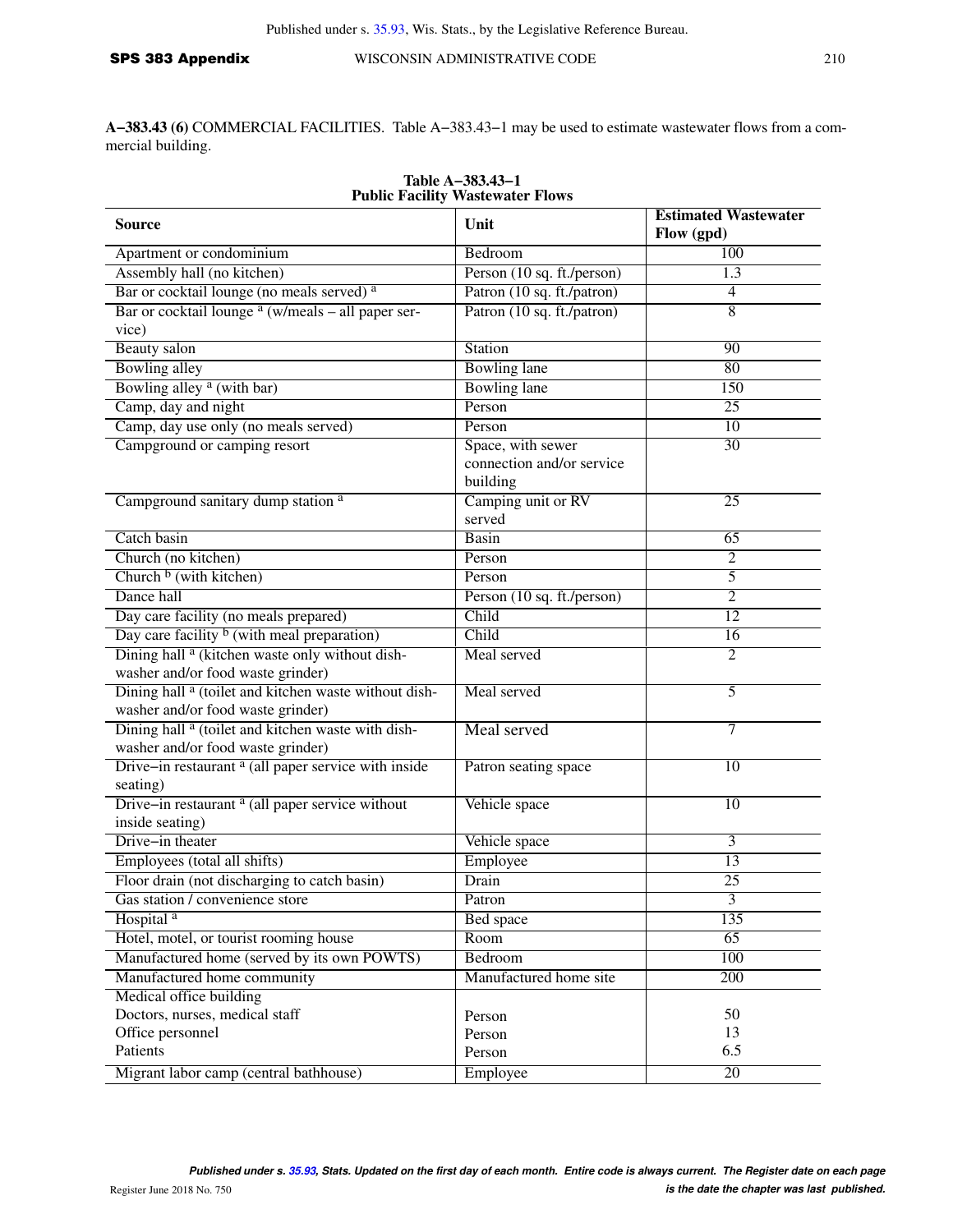211 SAFETY AND PROFESSIONAL SERVICES SPS 383 Appendix

|                                                                                                               |                                                                   | <b>Estimated Wastewater</b> |
|---------------------------------------------------------------------------------------------------------------|-------------------------------------------------------------------|-----------------------------|
| <b>Source</b>                                                                                                 | Unit                                                              | Flow (gpd)                  |
| Nursing, rest home, community-based residential<br>facility b                                                 | <b>Bed</b> space                                                  | 65                          |
| Outdoor sport facilities (toilet waste only)                                                                  | Patron                                                            | 3.5                         |
| Parks (toilets waste only)                                                                                    | Patron (75 patrons/acre)                                          | 3.5                         |
| Parks (toilets and showers)                                                                                   | Patron (75 patrons/acre)                                          | 6.5                         |
| Public shower facility                                                                                        | Shower taken                                                      | $\overline{10}$             |
| Restaurant <sup>a</sup> , 24-hr. (dishwasher and/or food waste<br>grinder only)                               | Patron seating space                                              | $\overline{4}$              |
| Restaurant <sup>a</sup> , 24-hr. (kitchen waste only without<br>dishwasher and/or food waste grinder)         | Patron seating space                                              | 12                          |
| Restaurant, 24-hr. (toilet waste)                                                                             | Patron seating space                                              | 28                          |
| Restaurant <sup>a</sup> , 24-hr. (toilet and kitchen waste with-<br>out dishwasher and/or food waste grinder) | Patron seating space                                              | 40                          |
| Restaurant <sup>a</sup> , 24-hr. (toilet and kitchen waste with<br>dishwasher and/or food waste grinder)      | Patron seating space                                              | 44                          |
| Restaurant <sup>a</sup> (dishwasher and/or food waste grinder<br>only)                                        | Patron seating space                                              | $\overline{2}$              |
| Restaurant <sup>a</sup> (kitchen waste only without dishwasher<br>and/or food waste grinder)                  | Patron seating space                                              | $\overline{6}$              |
| Restaurant (toilet waste)                                                                                     | Patron seating space                                              | 14                          |
| Restaurant <sup>a</sup> (toilet and kitchen waste without dish-<br>washer and/or food waste grinder)          | Patron seating space                                              | 20                          |
| Restaurant <sup>a</sup> (toilet and kitchen waste with dish-<br>washer and/or food waste grinder)             | Patron seating space                                              | 22                          |
| Retail store (no food preparation)                                                                            | Patron (70% of total retail<br>$area \div 30$ sq. ft. per patron) | $\mathbf{1}$                |
| School <sup>a</sup> (with meals and showers)                                                                  | Classroom (25 students/<br>classroom)                             | 500                         |
| School <sup>a</sup> (with meals or showers)                                                                   | Classroom (25 students/<br>classroom)                             | 400                         |
| School (without meals or showers)                                                                             | Classroom (25 students/<br>classroom)                             | 300                         |
| Self-service laundry (toilet waste only)                                                                      | Clothes washer                                                    | 33                          |
| Self-service laundry (with only residential clothes<br>washers)                                               | Clothes washer                                                    | 400                         |
| Swimming pool bathhouse                                                                                       | Patron                                                            | 6.5                         |
|                                                                                                               |                                                                   |                             |

#### **Table A−383.43−1 (Continued) Public Facility Wastewater Flows**

Expected to be high in biological oxygen demand (BOD), total suspended solids (TSS), or fats, oils, and grease (FOG).

b At−risk system (potentially high in biochemical oxygen demand (BOD), total suspended solids (TSS), or fats, oils, and grease (FOG)).

**A−383.43 (6) (a)** Actual meter readings may be used to calculate the combined estimated design wastewater flow from a dwelling. To calculate the estimated design wastewater flow use the following formula and compare the answer to the peak metered flow. Choose the larger of the two estimated design flows.

(total meter flow/number of readings) $(1.5)$  = estimated design wastewater flow

The frequency of meter readings should be daily for commercial.

**A−383.43 (6) (b)** A detailed per capita and per function flow may be established for commercial facilities. The per function flow ratings shall be substantiated by manufactures data of the per function flow and detailed use data from the facility in question or a similar facility under similar conditions of use. Estimated design wastewater flow shall be at least 1.5 times the total estimated daily flow calculated from the per capita and per function flow information.

**Published under s. [35.93,](https://docs-preview.legis.wisconsin.gov/document/statutes/35.93) Stats. Updated on the first day of each month. Entire code is always current. The Register date on each page is the date the chapter was last published. is the date the chapter was last published.** Register June 2018 No. 750